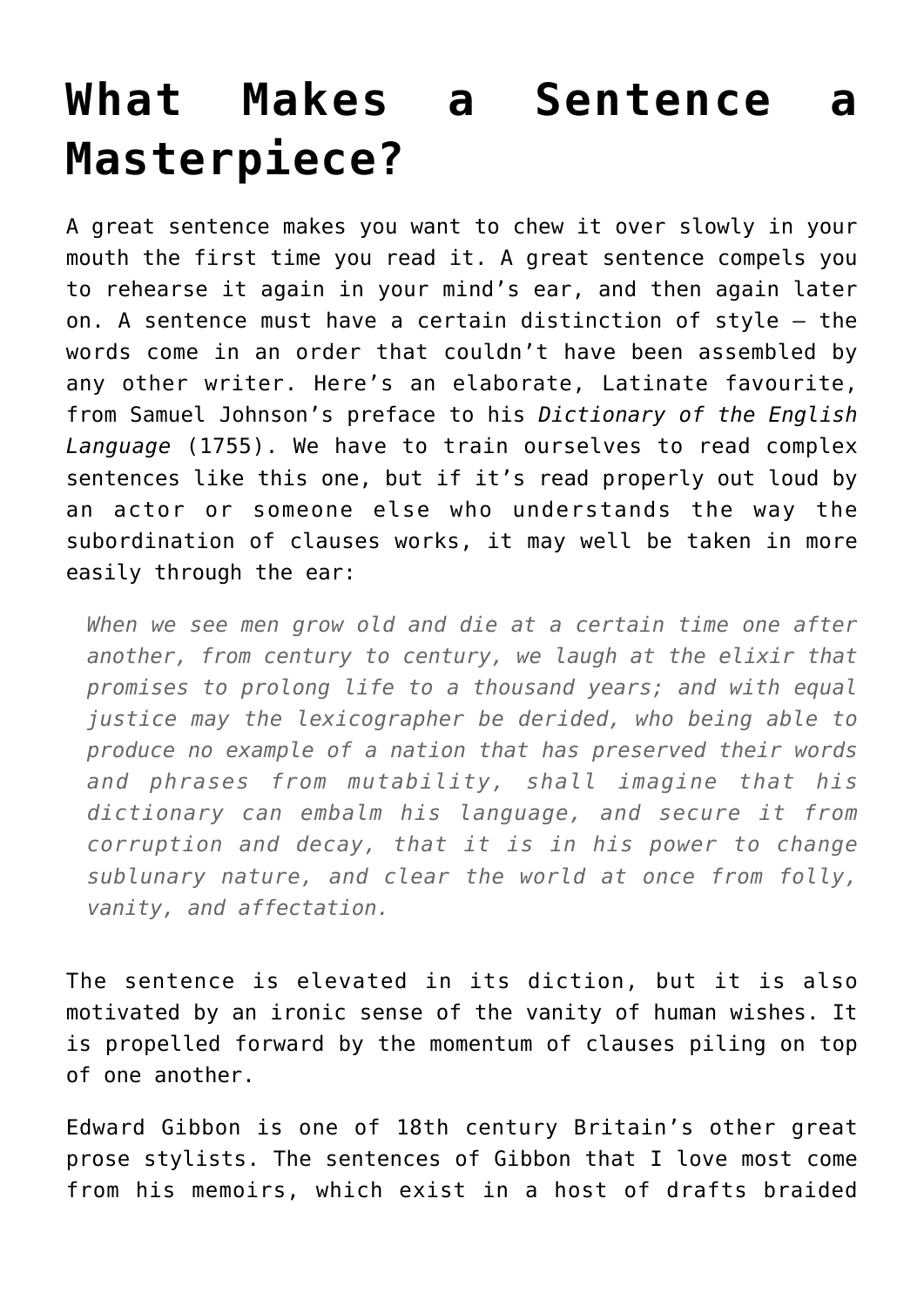together for publication after his death. As a young man, Gibbon fell in love and asked permission of his father to marry. But his spendthrift father had depleted the family's resources so much that he told Gibbon not to. 'I sighed as a lover, I obeyed as a son,' Gibbon wrote. The aphoristic parallelism in that lovely sentence does some work of emotional self-protection. Also from Gibbon's memoirs: 'It was at Rome, on the fifteenth of October 1764, as I sat musing amidst the ruins of the Capitol, while the barefooted friars were singing vespers in the temple of Jupiter, that the idea of writing the decline and fall of the City first started to my mind.' The precision of the place and time setting, the startling contrast effected by the juxtaposition of barefooted friars and the pagan temple, the fact that there is an exterior soundscape as well as an internal thoughtscape, the way the sentence builds to the magnitude of the project to come – all work to make the sentence great.

The first sentence of any novel works as an invitation into a new world. Sometimes that invitation is so powerful that the sentence itself takes on a life of its own. One example: the opening sentence of Orwell's *1984*: 'It was a bright cold day in April, and the clocks were striking thirteen.' The sentence is initially unassuming, simply descriptive, but in the startling final detail Orwell achieves estrangement, establishing the alternate nature of the novel's historical reality with economy and force. Another opening line from near-future speculative fiction is that of William Gibson's debut novel *Neuromancer*: 'The sky above the port was the color of television, tuned to a dead channel.' The startling metaphor seemed to speak with remarkable directness to a world in which new forms of media and mediation had come to define human consciousness. The passage of time has raised questions, however. Today, to a generation of readers who barely watch TV on 'channels' and don't really know what a 'dead' one would look like, the metaphor will be nearly inscrutable.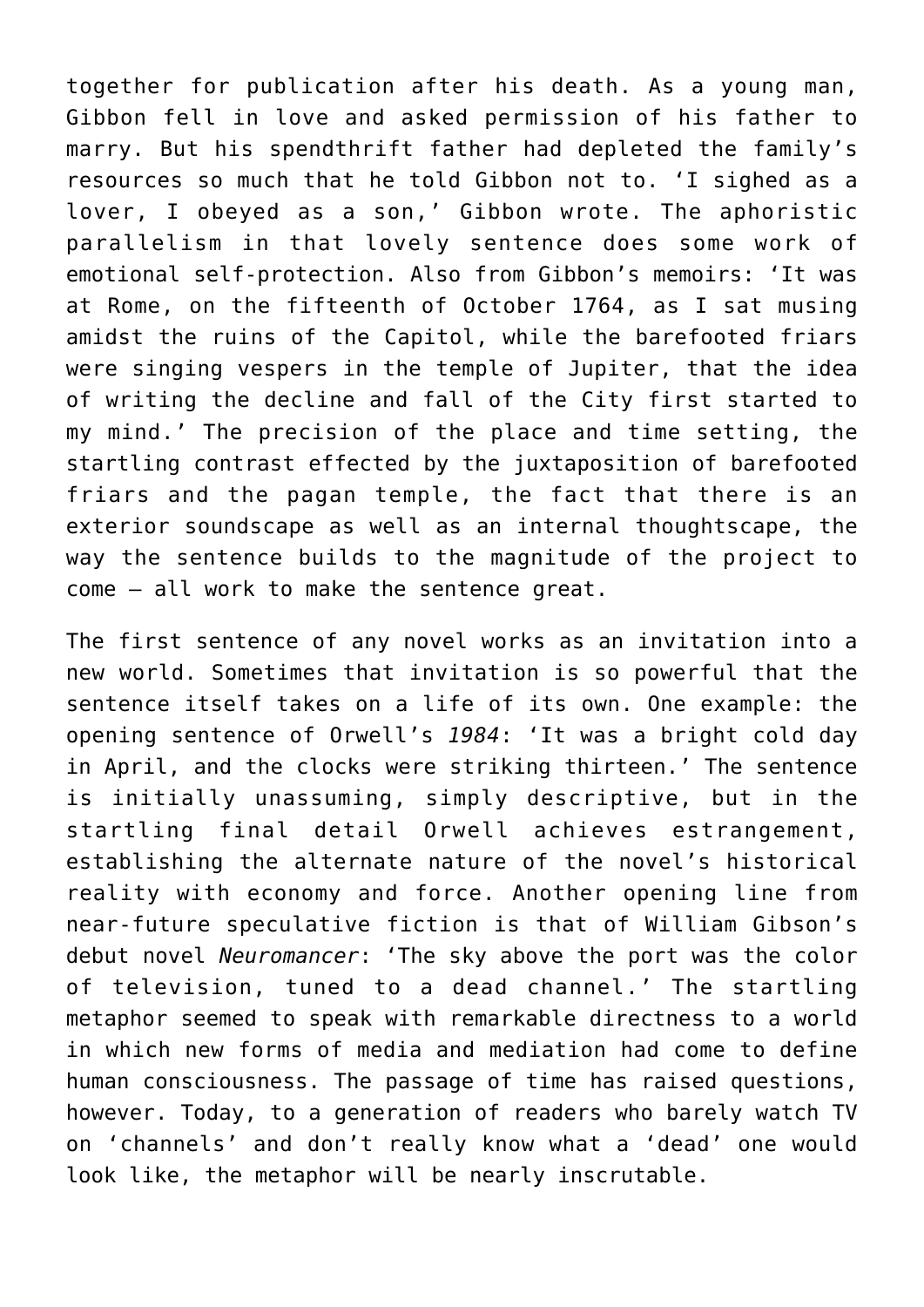Hasn't the sentence become dated? Gibson himself commented on Twitter recently, about his 2003 novel *Pattern Recognition*, that it 'was written with the assumption that the reader could and \*would\* Google unfamiliar terms and references'. It matters to Gibson that his fiction should be highly topical in ways that can also be inscrutable or dated, and that will provoke in the reader not simple incomprehension but rather an awareness of the layering of past and present in palimpsests of language and literature.

Some literary stylists bestow greatness on every sentence without tiring their readers. Many readers feel this way about Joyce, but I have always preferred the subtler beauty of the sentences in *Dubliners* to the obtrusive, slightly show-offy ingenuity that afflicts every sentence in *Ulysses*: individually each of those sentences may be small masterpieces, but an unrelenting sequence of such sentences is wearisome. Great minimalist sentences – those of the shortstory writer Lydia Davis, for instance – may have a longer shelf life.

Over a lifetime of reading, people form their own individual canon of great sentences. My canon is full of Jane Austen, whose balance of aphoristic wit, psychological insight and narrative pacing is unique. The first sentence of *Pride and Prejudice* (1813) is probably her best-known line: 'It is a truth universally acknowledged that a single man in possession of a good fortune, must be in want of a wife.' However, I have always preferred the opening line of *Emma* written two years later*:* 'Emma Woodhouse, handsome, clever, and rich, with a comfortable home and happy disposition, seemed to unite some of the best blessings of existence; and had lived nearly twenty-one years in the world with very little to distress or vex her.' It has the cadence almost of a fairytale, only the verb 'seemed' and the ostentatiously positive sequence of traits ('handsome, clever, and rich') hint that the novel will go on to undermine its opening assertion.